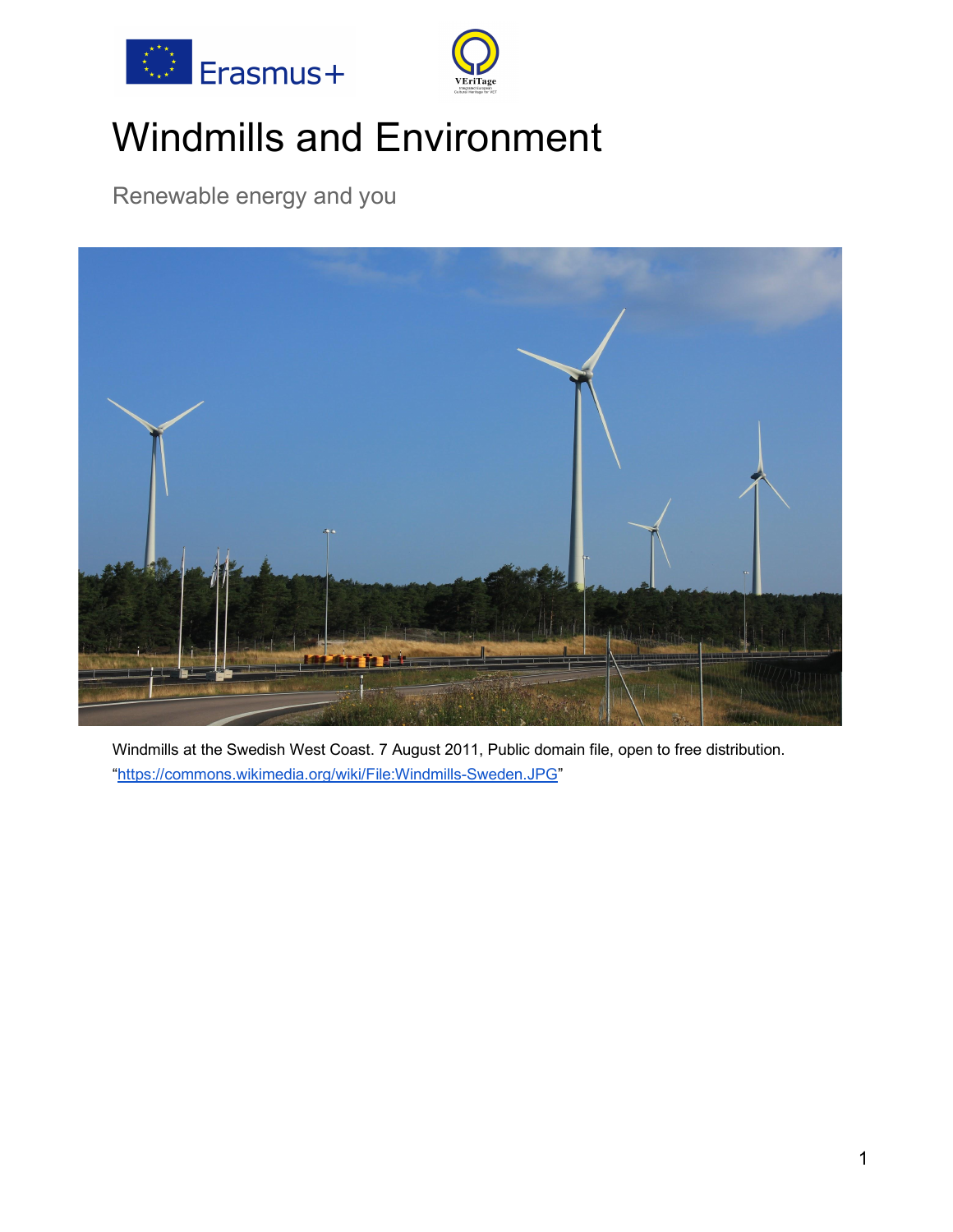



## **CONTENTS**

| General overview                               | 3              |
|------------------------------------------------|----------------|
| Understanding Renewable Energy - Activity 01   | 4              |
| <b>Activity overview</b>                       | 4              |
| <b>Descriptive Activity Sheet</b>              | 4              |
| A Successful Flow - Activity 02                | $\overline{7}$ |
| <b>Activity overview</b>                       | $\overline{7}$ |
| <b>Descriptive Activity Sheet</b>              | 8              |
| Informative Text Based Designing - Activity 03 | 14             |
| Activity overview                              | 14             |
| <b>Descriptive Activity Sheet</b>              | 14             |
| <b>Resources</b>                               | 18             |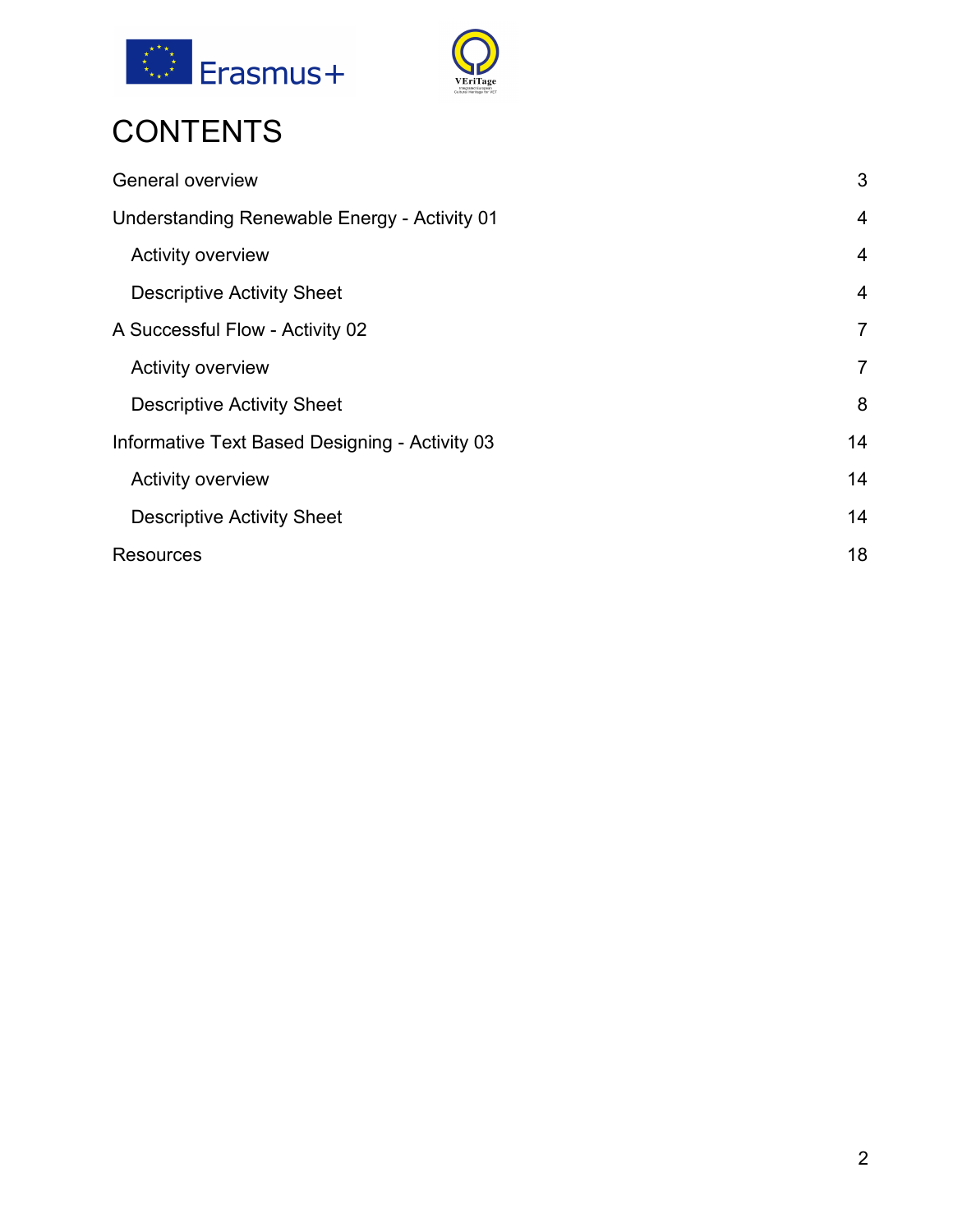



## General overview

This exercise will focus on renewable energy. This is an important factor for a lot of countries and can be utilized by students wanting to create a more cost-effective, safe environment for businesses related to their vocation, or local care. The module will provide activities related to the following categories:

- Handcrafts (Activity 02, and 03)
- Science (Activity 02 and 03)
- History (Activity 01 and 02)
- Technology (Activity 01, 02, and 03)
- Economy (Activity 01 and 03)

Energy is a factor of everybody's everyday life, all across the world. It is utilized from the most basic of activities to the most extreme. The current energy trend is one that takes more than it gives back. In order to reconcile this, renewable energy needs to be the new goal for people working in any industry. Understanding how it works can be a main factor in being able to manipulate how businesses run and how smoothly workers can manage situations.

Vocational students are the future of the working world and need a concrete understanding of renewable energy to;

- Have a more cost effective and low emission business
- Increase their corporate and social responsibility
- Have a positive impact on the natural world.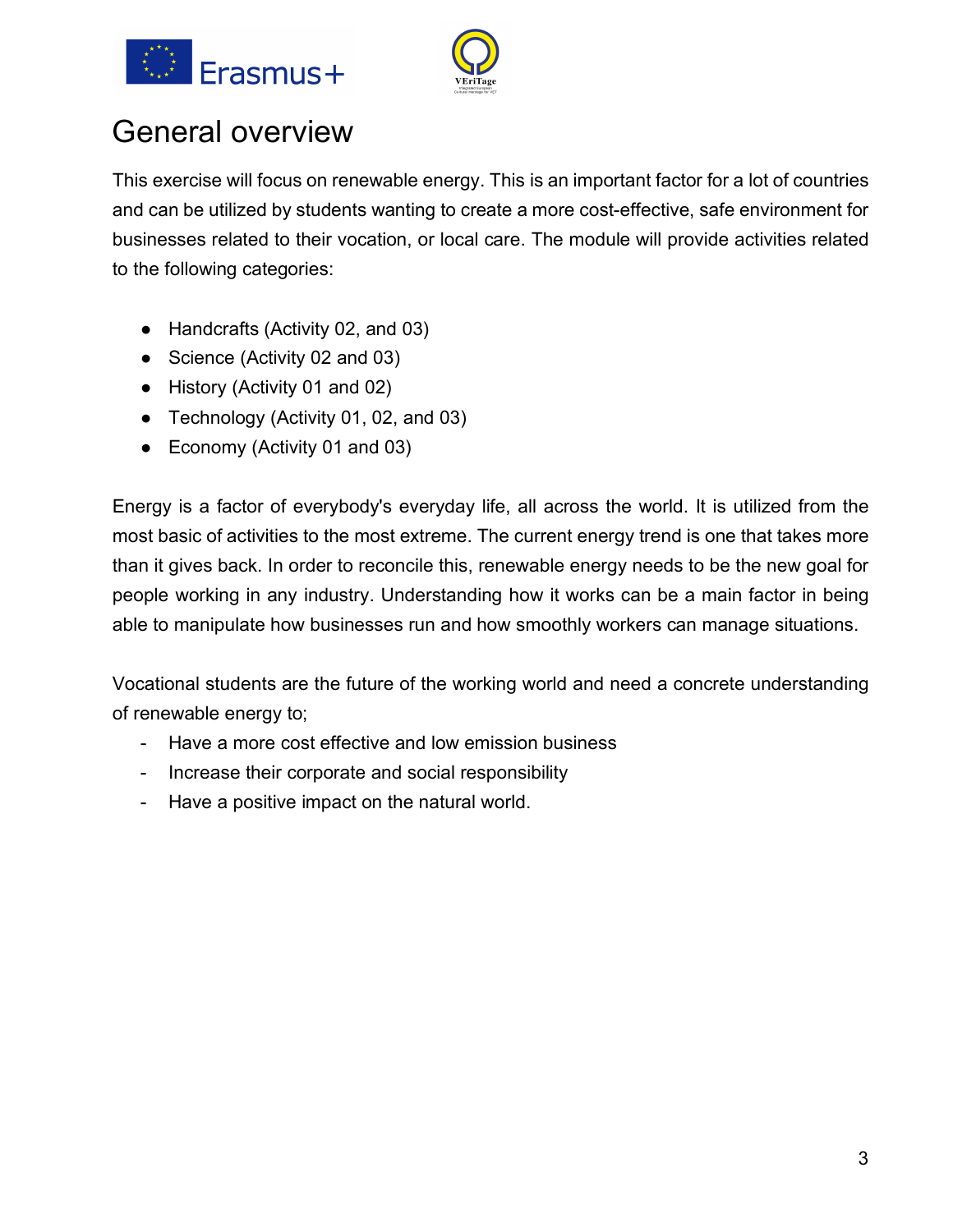



## Understanding Renewable Energy - Activity 01

Activity overview

### The advantages and disadvantages of renewable energy

This activity focuses on a TED TALK by David MacKay, where he briefly but thoroughly explains about renewable energy, the positives and negatives. He talks about history, for example; the peaks of fossil fuels throughout several years, and how that decline will maintain its pattern. He focuses the discussion on:

- Area (land) needed to provide renewable energy
- Costs and tips on how to lower consumption/bills
- Potential advancements that could be made
- Statistics for many countries about energy and devices

The website has a video player that can caption in 22 different languages, a transcript for people to provide references and a plethora of information to be understood and discussed by the students. This topic will be very useful for the following VET jobs/classes including but not limited to:

- Electronics technician
- Entrepreneurship and Small Business
- Environmental Engineering Technology
- Electrical engineering technology

### Descriptive Activity Sheet

### Stage 1

### **Description / Instruction**

This exercise is for the entire class.

The teacher will play the video "Renewable energy". This video contains lots of information about renewable energy, differences in countries and how someone can control their own output. The video contains 22 languages.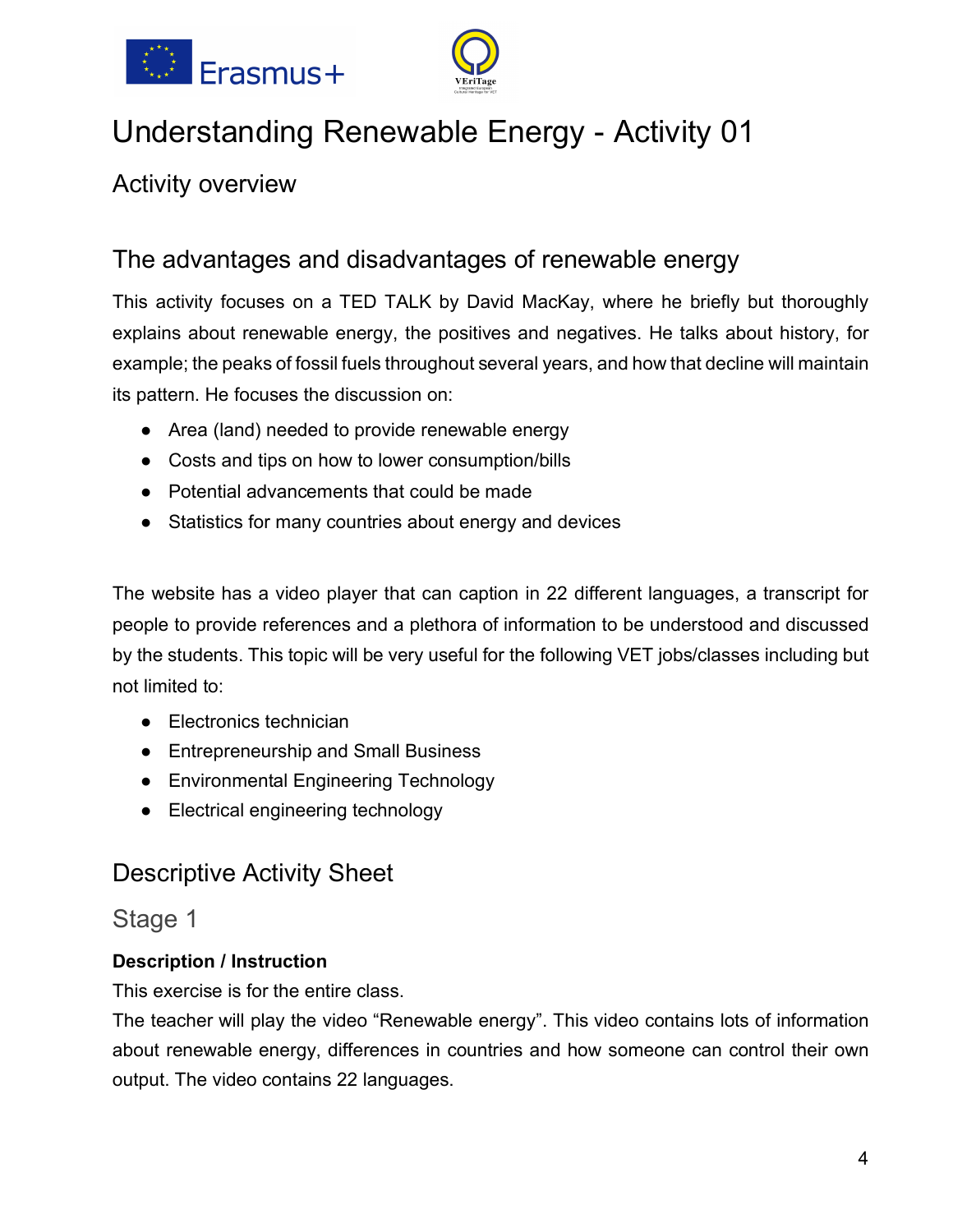



**Entry level** Basic

#### **Objectives**

Increasing the student's awareness about renewable energy, the advantages and disadvantages of renewable energy.

Increasing the students' ability to understand and interpret concepts, facts and opinions.

#### **Key competences**

- Communication in the mother tongue;
- Communication in foreign languages;
- Mathematical competence and basic competences in science and technology;

#### **Resources**

Teachers who have a basic understanding of how to show a video. Equipment: Internet connection, laptop, video projector.

#### **Duration**

The video itself is 20 minutes to allow time for set-up. The time for this activity is 30 minutes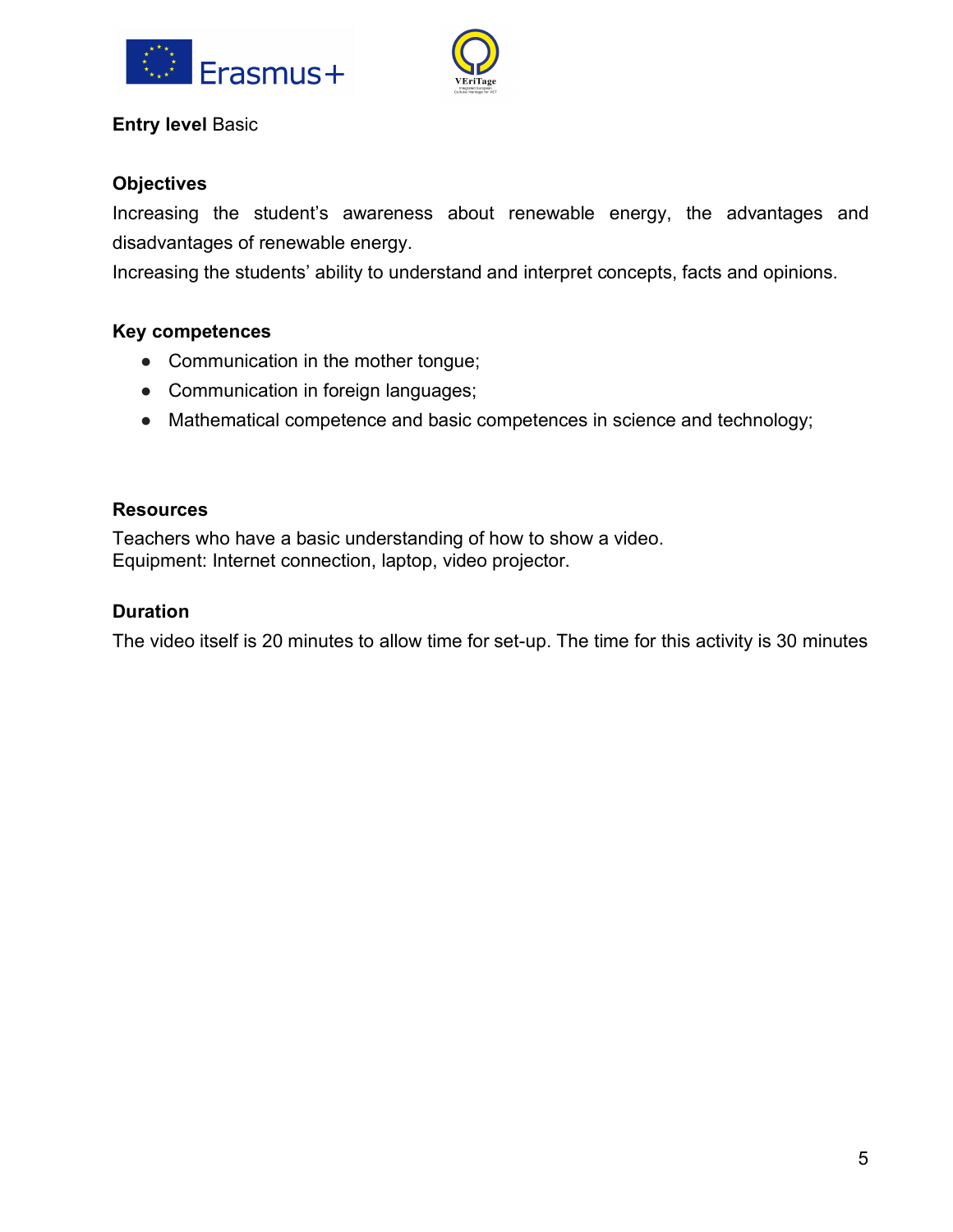



### **Description / Instruction**

This Exercise is for the entire class.

Have the students discuss their thoughts about the video they just viewed. This will allow students to discuss their perspectives about what they have just seen. Discussing what this means to the students will help with their ability to critically think.

Questions for discussion:

- "Does your country use renewable energy"
- "How could this help with businesses?"
- "Can you think of alternative ways to assist with power consumption?"

### **Entry level Basic**

### **Objectives**

Increasing the students ability to communicate ideas with peers. Increasing the students ability to critically think about situations.

### **Key competences**

- Communication in the mother tongue;
- Communication in foreign languages;
- Mathematical competence and basic competences in science and technology;

### **Resources**

Teachers who understood spoken languages

### **Duration**

This should allow time for students to discuss with each other their thoughts and perspectives (30-40 minutes)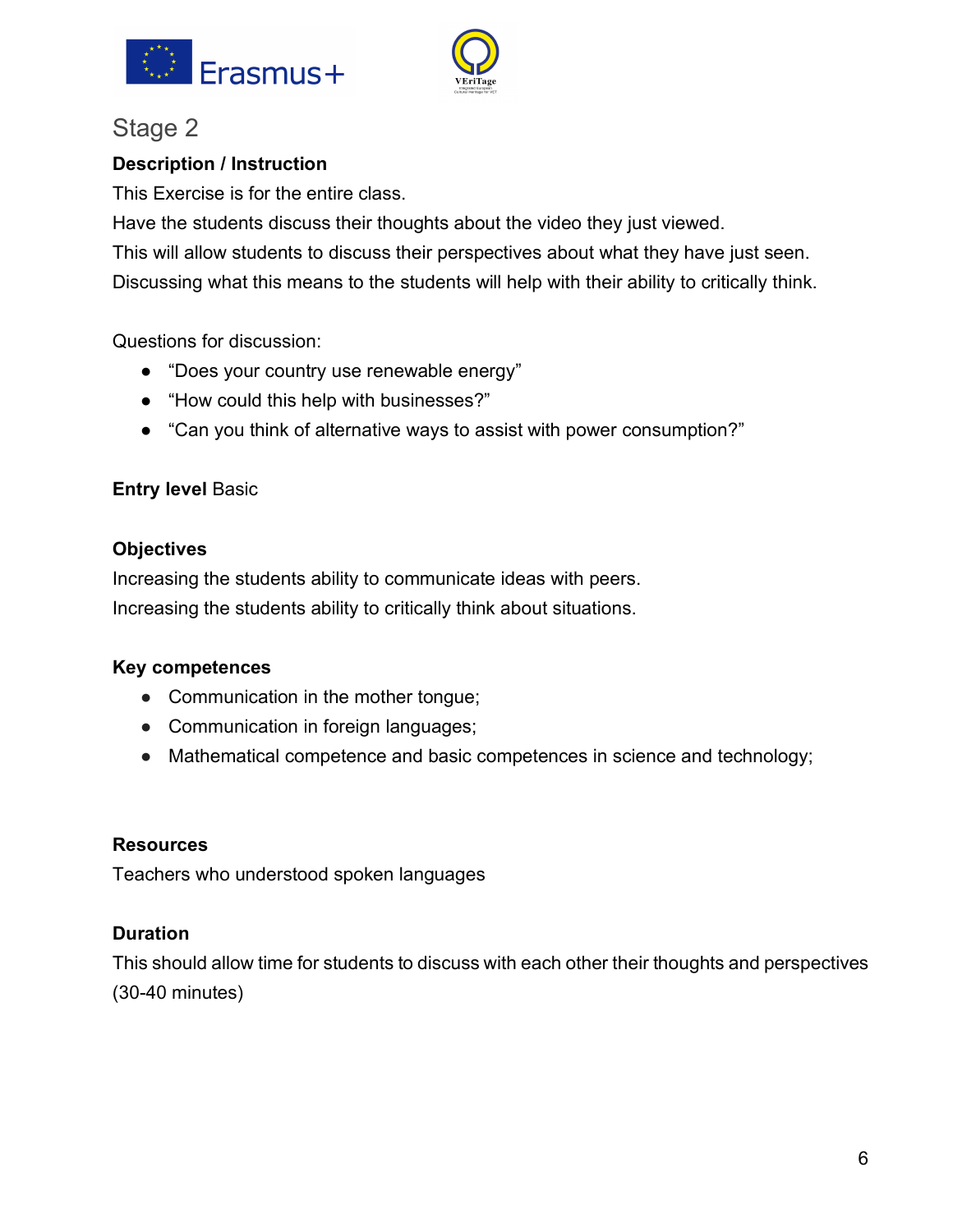



## A Successful Flow - Activity 02

### Activity overview

### Building and understanding water/power

Humans have been using water for power for a long time. More than 2,000 years ago, farmers used water wheels to grind wheat into flour. A water wheel spins as a stream of water, which is being pulled down by gravity, hits its blades. The gears of the wheel drive heavy, flat, rotating stones that grind the wheat into flour. Hydropower plants use the same action of falling water to generate electricity. A turbine and a generator convert the energy from the falling water to mechanical and then electrical energy.

More than half of the energy used in Sweden comes from renewable energy sources. Sweden manages to combine a high energy consumption with low carbon emissions. Hydroelectric power plants have been used in Sweden to generate electricity for more than 100 years. There are two mills of Baggeboda Såg- & Skvaltkvarn, the older of the two mills is the smaller mill with the horizontal water wheel. The exact age of this flour mill is not known, but old documents show that it has already existed in 1764. This shows that Sweden has used and relied on water power for many years.

The EU is the world leader in sustainable energy capacity per capita. The rapid development of renewable energy technologies has helped the transition of Europe's energy sector. This has led to emission reductions in the EU electricity sector, in the consumption of energy for heating and cooling, and, to a lesser extent, in transport. The additional consumption of renewable energy sources throughout Europe since 2005 has enabled the EU to reduce its demand for fossil fuels with more than 12% and the associated greenhouse gas emissions with 10 %.

### *Source: Eionet Report on Renewable energy in Europe 2019*

The proposed activity has the potential to teach motor skills, understanding of basic electronic concepts, and the ability to think of solutions on a broader scale. It maintains professional learning, while adding crafts to improve enjoyment and helps to focus students that learn through more direct physical means rather than academically.

This is very useful for students in the trade and science sectors of VET learning.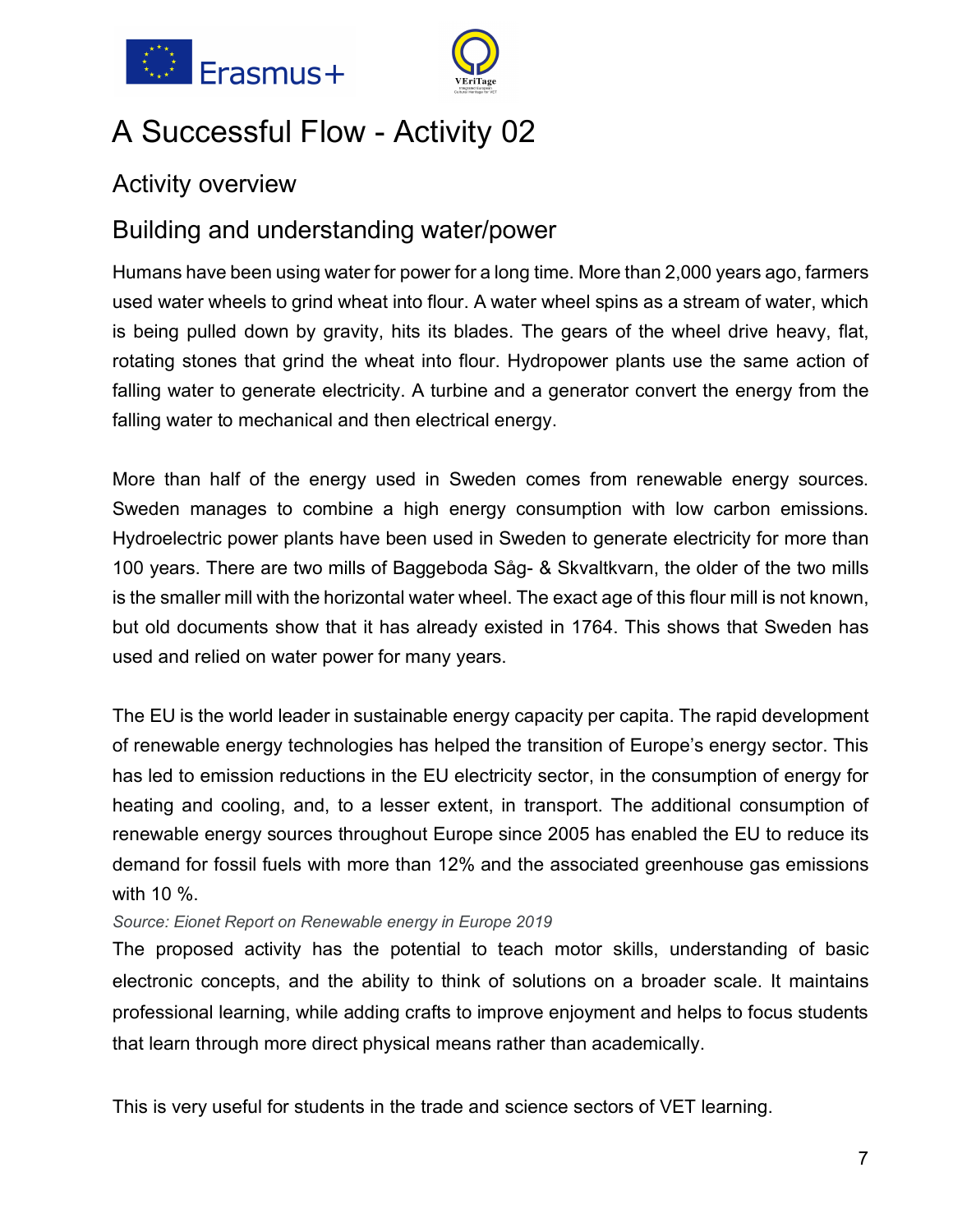



### Descriptive Activity Sheet

### Stage 1

### **Description / Instruction**

Have the students research 'Hydropower' and 'Waterwheels' on their laptops and provide assistance when needed.

So they can have a basic understanding about the subject before the quiz (Stage 3).

### **Entry level Basic**

### **Objectives**

This will improve the students' ability to research it will also increase their digital competence by using such devices

### **Key competences**

- Communication in the mother tongue;
- Communication in foreign languages;
- Mathematical competence and basic competences in science and technology;
- Digital competence;

### **Resources**

Teachers who understand basic digital functions and know how to research (incase the students need help)

Equipment: Laptop, Internet connection.

### **Duration**

Allow students sufficient time to have a reasonable understanding of the subject (30-40 minutes)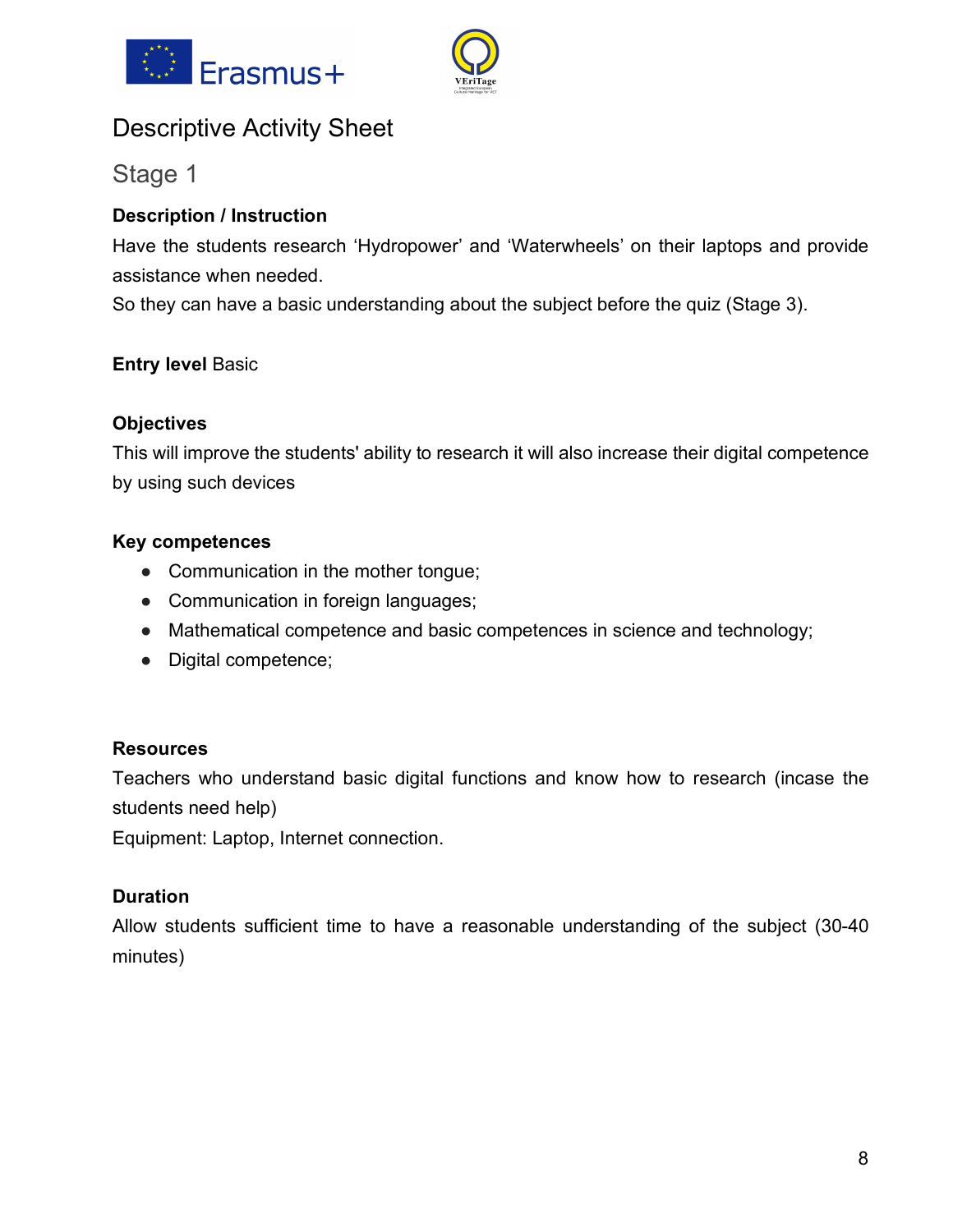



### **Description / Instruction**

Read the instructions listed there "https://deceptivelyeducational.blogspot.com/2014/09/how-to-make-waterwheel.html" and have the students perform the same experiment.

This allows students to understand the concept of motion and forces, that allow the creation of energy from a basic resource such as water.

### **Entry level** Intermediate

### **Objectives**

This will increase the students' abilities to follow precise instructions.

It will also increase the students capacity to understand how forces work.

It tests students ability to manipulate objects with their hands in order to create a functioning piece of machinery at a more basic level; this will particularly support students in course where fine motor skills are required. For example; mechanics, florestory, hairdressers, makeup artists and design.

### **Key competences**

- Sense of initiative and entrepreneurship;
- Cultural awareness and expression;
- Communication in the mother tongue;
- Communication in foreign languages;
- Mathematical competence and basic competences in science and technology.

### **Resources**

Teachers who can perform arts and crafts.

Equipment needed:

- A solid cylinder
- Empty plastic thread holder
- A plastic cup
- Heavy duty tape
- Empty Soda bottle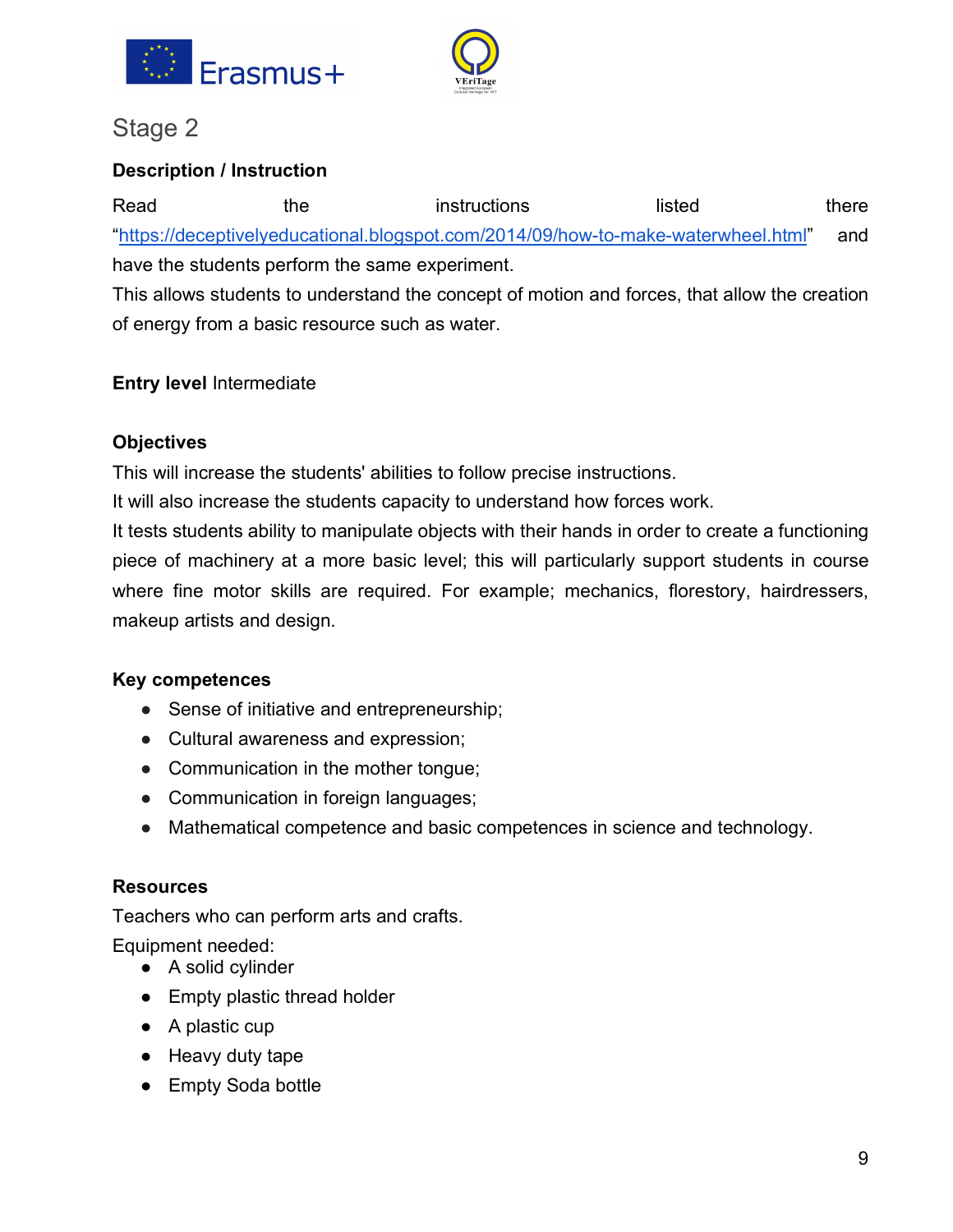



- Scissors
- Straw
- Thread/Fishing line
- Metal washer (or something heavy to be tied on the straw)
- Digital device & internet for the teacher

#### **Duration**

Allow the students to have time to understand what they are creating and have time to construct this which may vary depending on the ability of the students (45+ minutes).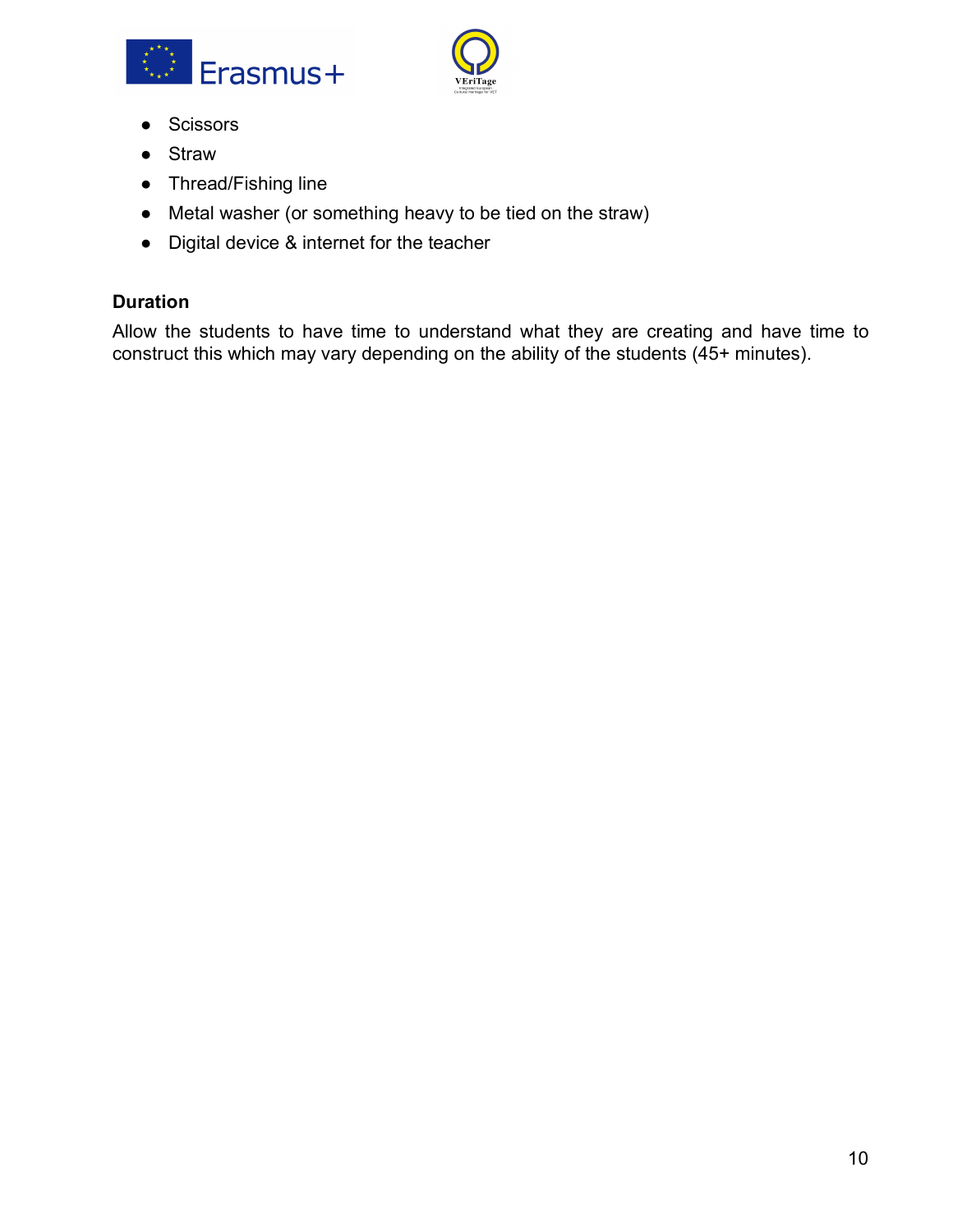



### **Description / Instruction**

Quiz the students with the questions provided. This will allow students to recall information increasing their capacity.

### **Entry level Basic**

### **Objectives**

This will improve students academic abilities, memory, language, relevance.

### **Key competences**

- Communication in the mother tongue;
- Communication in foreign languages;
- Social and civic competences;
- Cultural awareness and expression.

#### **Resources**

A teacher that understands basic language and has the ability to quiz students. Equipment: questions, paper, writing tools.

**Duration** Allow students time to recall information and time allotment for differences in speed (30+ minutes)

### **Notes**

Questions:

- Discuss what students already know about hydropower. To warm up the class, ask the following series of true/false questions and have students vote by holding thumbs up for true and thumbs down for false.

Count the number of true and false and write the number on the board. Give the right answer.

- True or False: Hydropower dams reduce pollution (Answer: True)
- True or False: Hydropower dams are cheap to build (Answer: False: they can be very expensive to build.)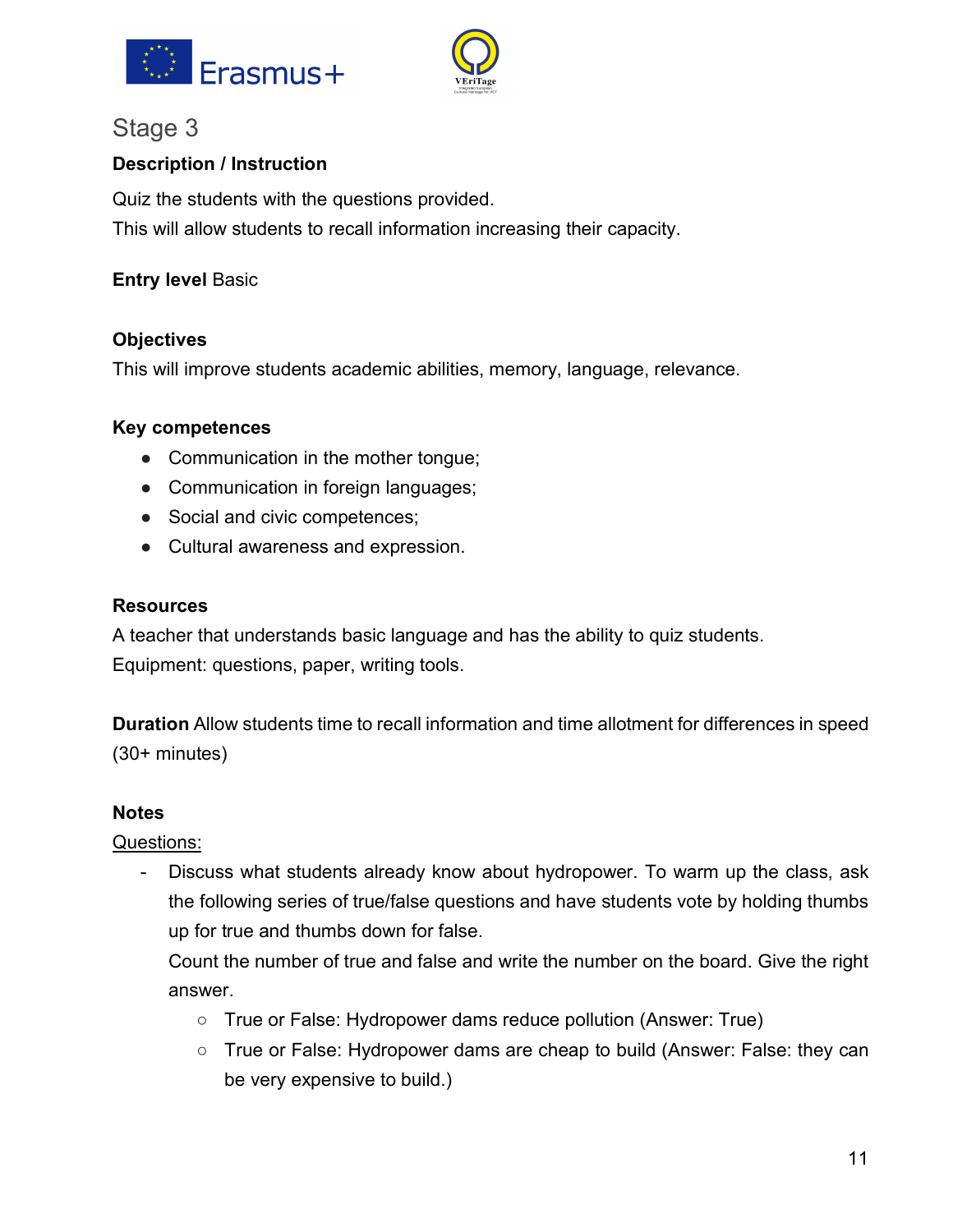



- True or False: Hydropower dams rarely interfere with natural wildlife (Answer: False: dams can disrupt migratory fish patterns and spawning habits, especially for species like salmon. This can have devastating effects on both the fish population and people whose livelihoods depend on these fish.)
- After the true or false quiz, ask them this series of multiple choice questions and have each student write down their answer. After the quiz has been completed, in sequence call out the answer for each question and see who has gotten the answers correct.

How does hydroelectric energy work?

- A. It uses the power of the sun to turn work
- B. Water turns a piece similar to a propeller to power (correct answer: B)
- C. The water heats up and it turns into water vapor to power
- D. Water freezes and then is thrown to power it

Why is it so easy for hydroelectric energy to make energy?

- A. It was made that way
- B. Water is everywhere so you can use it everywhere (correct answer: B)
- C. It doesn't cost that much to make one
- D. It rains all the time

What is a main power plant for hydroelectric energy?

- A. Rivers
- B. Oceans
- C. Dams (correct answer: C)

D. Sunflowers

Which of the following is a disadvantage of most of the renewable energy sources?

- A. Highly polluting
- B. High waste disposal cost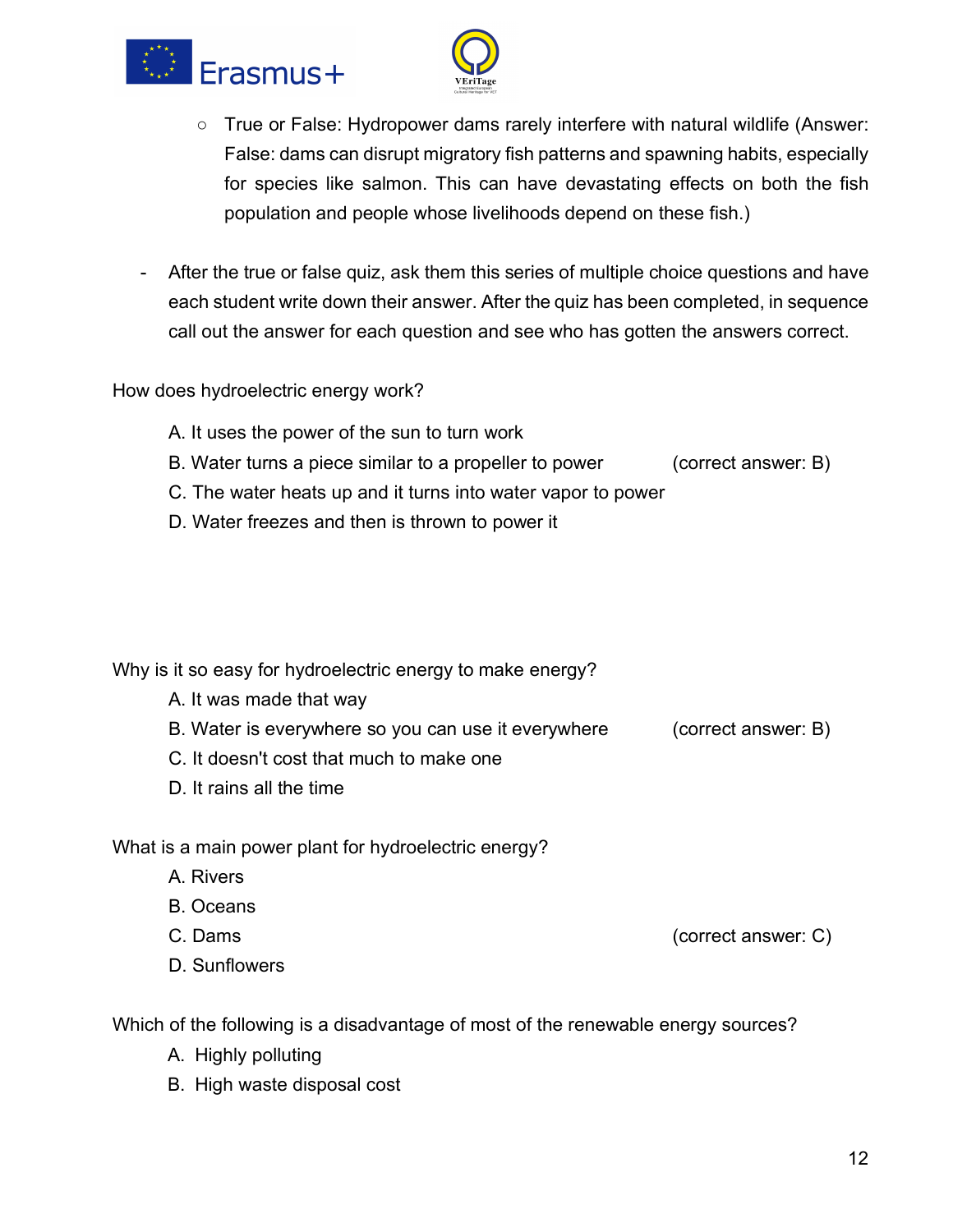

- C. Unreliable supply (correct answer: C)
- D. High running cost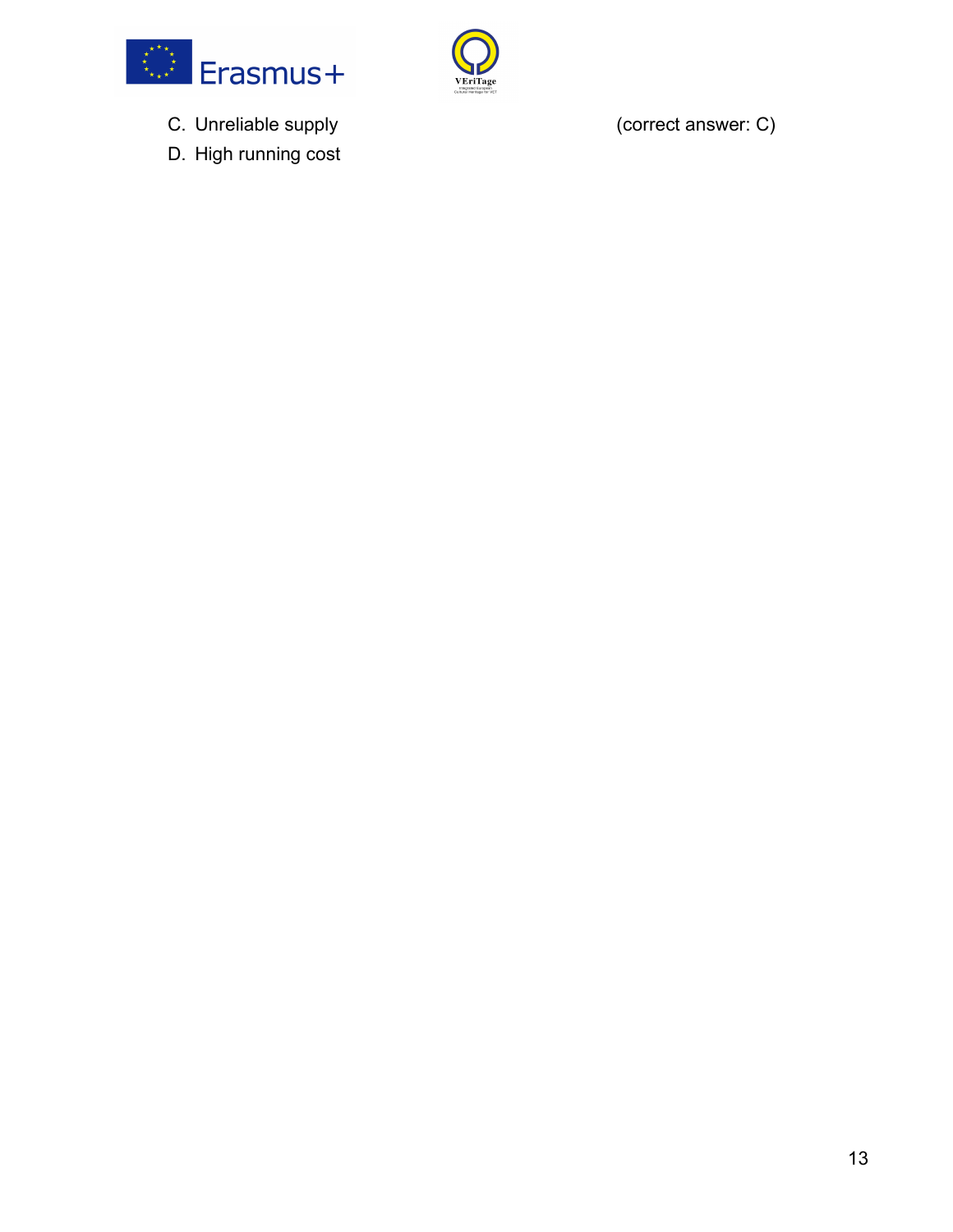



## Informative Text Based Designing - Activity 03

### Activity overview

### Informative information sharing and networking

Businesses across Europe may not have an understanding of what can be done to improve their situation in regards to power consumption and how this can be solved. This activity will involve seeking out local businesses and sharing information about the current situation in your country and effective methods of cost reduction and power usage management.

Business can often be overcome with bills that are too high which can cause a business to suffer, this information and action can help local businesses and give them a chance to reduce the amount of money that goes towards bills. This brochure can also be utilized to provide extra information regarding renewable energy in your country raising awareness of an important topic which can be adapted to advertising.

This will be very useful for students wishing to create their own businesses and increase their ability to construct packets of factual well-researched information available for passing. It also helps understand basic formats of brochure and sign making.

The proposed activity has the potential to teach; Researching, Templating, Writing, Typing, Language, and placing specific information according to a topic, or subject. This activity has both practical and theoretical learning elements helping different people learn in correspondence with different learning methodologies.

This activity will be very useful for students in the business sector of VET studies.

### Descriptive Activity Sheet

### Stage 1

### **Description / Instruction**

Take the students for a field trip to local businesses and have them communicate with the owners/staff in order to establish a link. The students will be creating a brochure with information about how to reduce the expenditure of the business. This allows the students to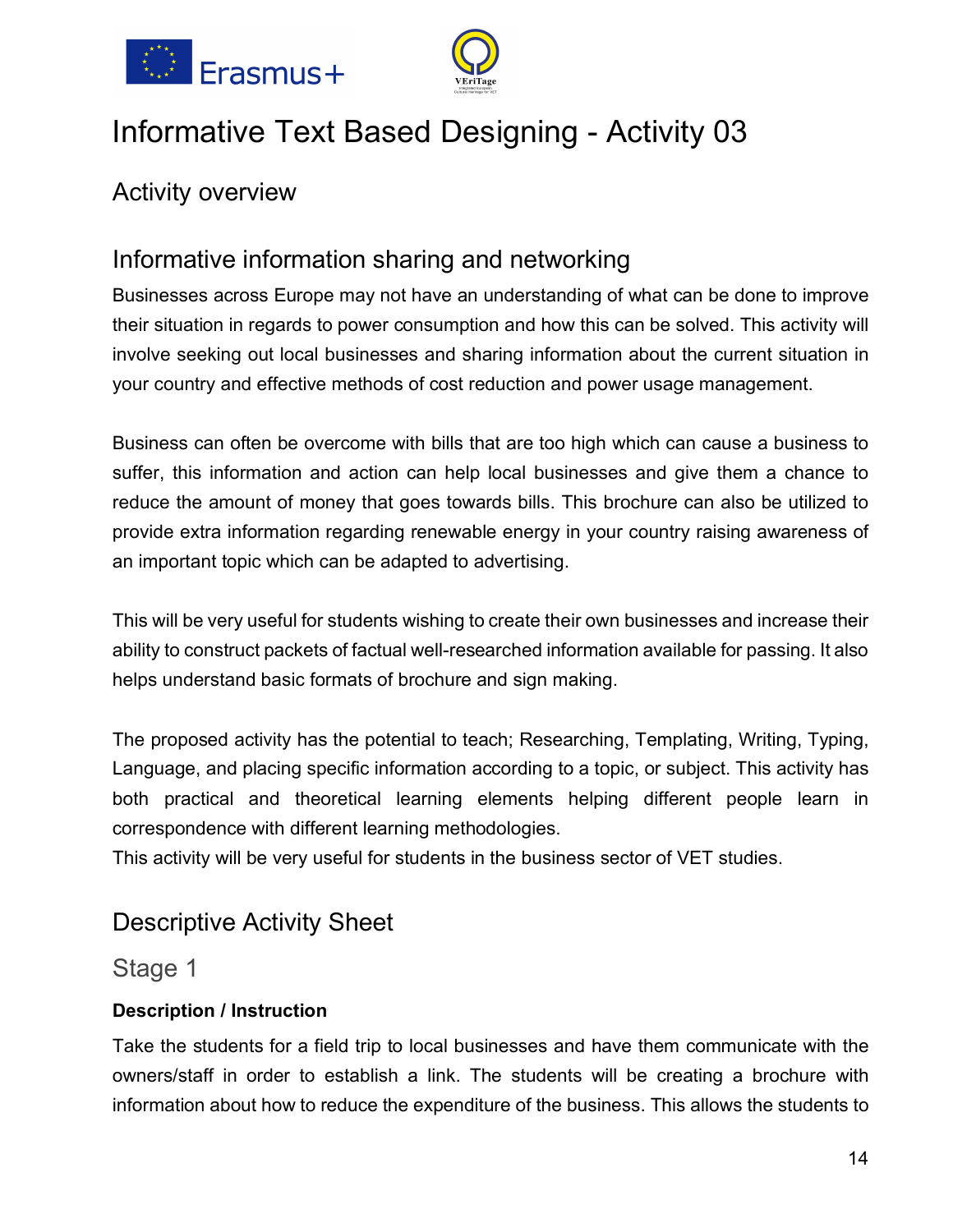



have a base working point in order to conduct research and provide methods to help the business

**Entry level Basic** 

### **Objectives**

To allow the students the capacity to establish networks with local businesses around their town/city.

#### **Key competences**

- Communication in the mother tongue;
- Communication in foreign languages;
- Social and civic competences;

#### **Resources**

A teacher with connections to local businesses and an understanding of language and business.

Equipment: Vehicle for transportation (if walking is not possible).

### **Duration**

A whole day (5 hours) is likely necessary to complete this step (varies on situation).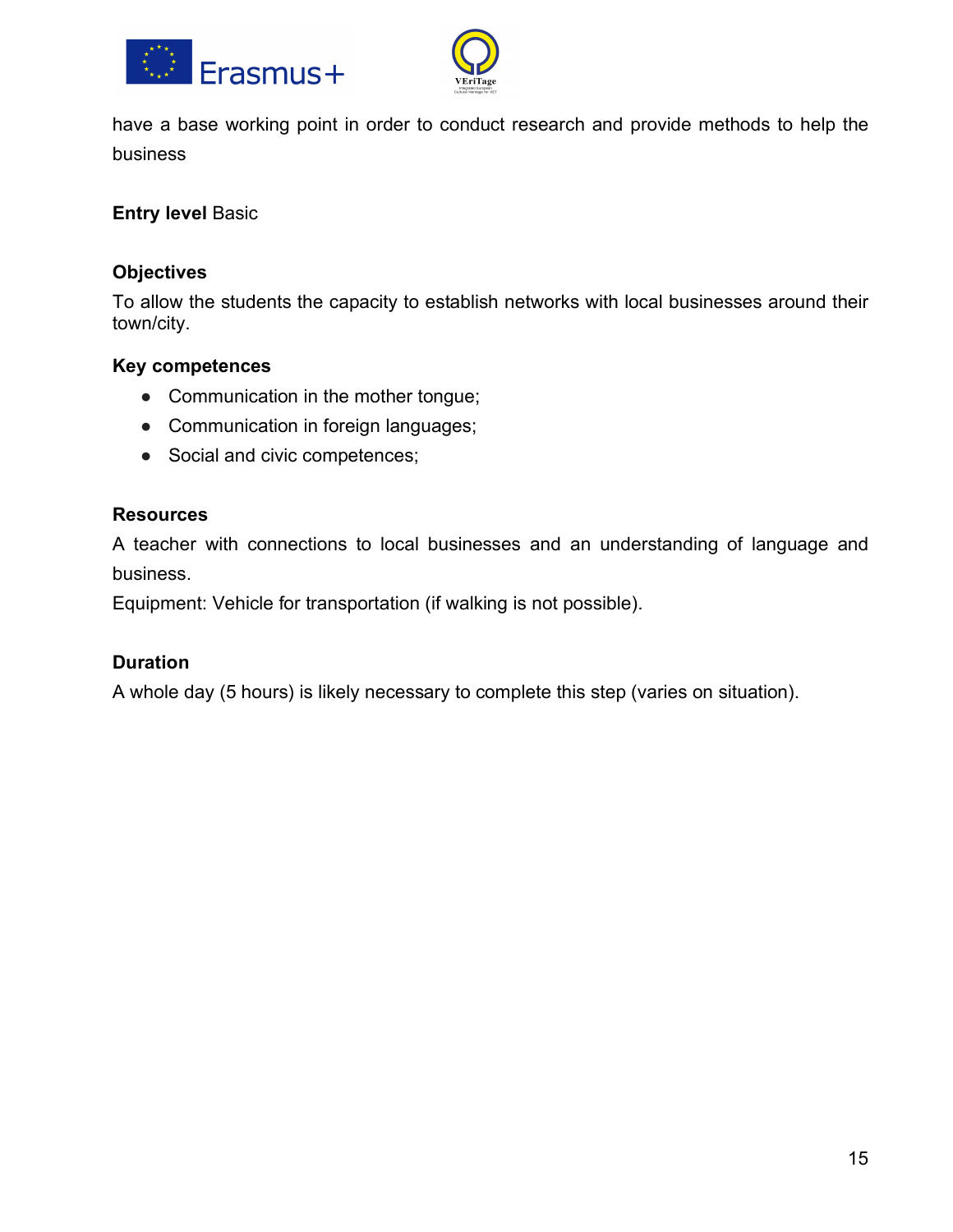



### **Description / Instruction**

The students must begin researching for information that will suit the business they are trying to help. This information will be specific to each student and business.This will be the main part of this activity as the information gathered will be the information that will be provided within the brochure.

### **Entry level Basic**

### **Objectives**

This provides students with a large chance to increase their researching ability which can be used for many different topics and subjects. This will also increase the students capacity to use digital devices and gather relevant information.

### **Key competences**

- Communication in the mother tongue;
- Communication in foreign languages;
- Digital competence;
- Social and civic competences;

### **Resources**

A teacher that is able to help with research on a specific level.

Equipment: Laptop, internet connection and a way to store information (Notepad, Word document / pen and paper).

**Duration:** A whole day (5 hours) is likely necessary to complete this step (varies on situation).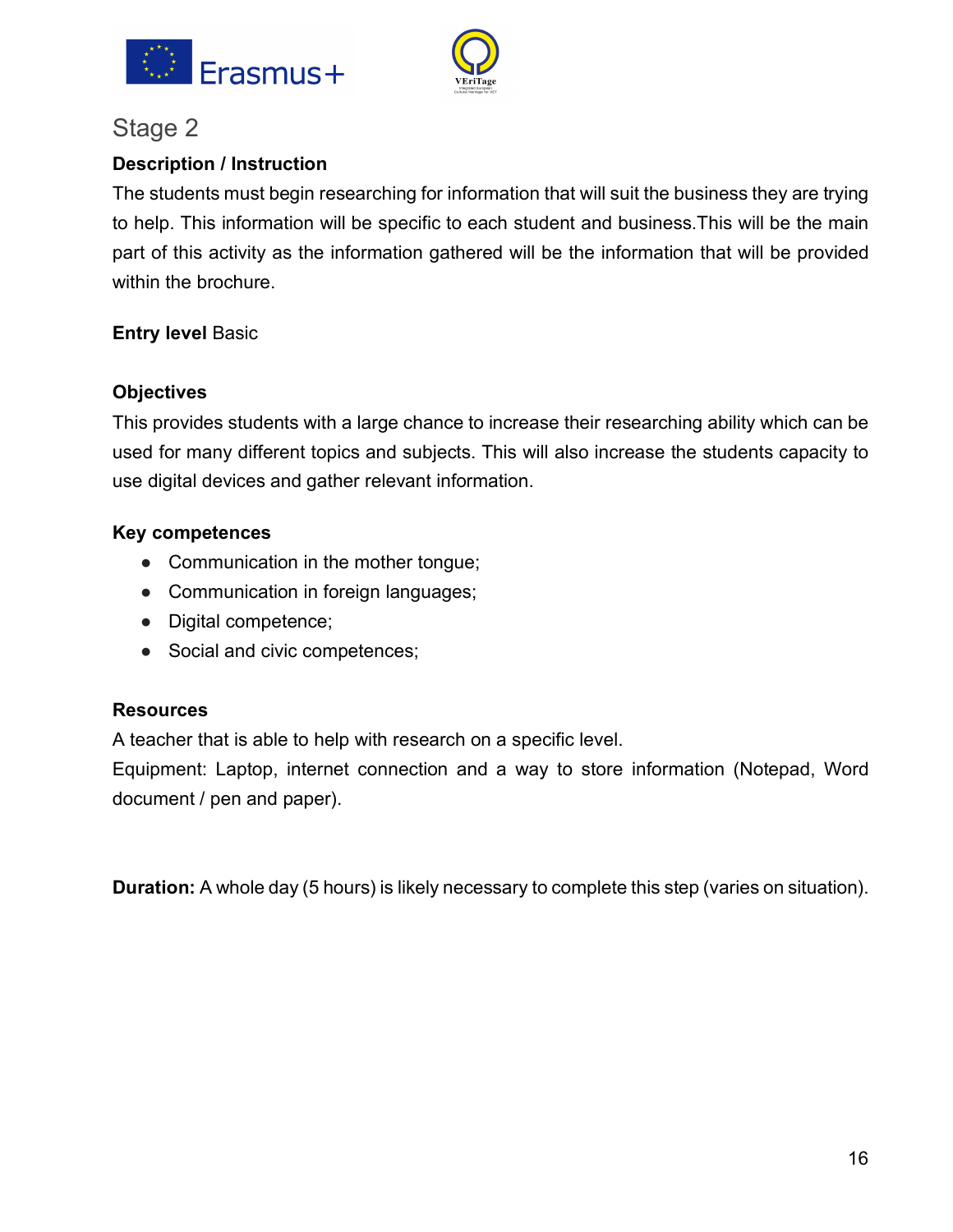



### **Description / Instruction**

This will be the final product of the activity and should consist of a booklet containing useful information about Energy uses, Renewable sources and how the business can improve their usage / consumption.

Have the students use the collected information to create a booklet or brochure that details what can be used by their selected business.

Method 1: The students can hand make the products with Pen/Pencil and paper.

Method 2: the students can create the product electronically and print the result.

### **Entry level Basic**

### **Objectives**

The students may choose to translate information gathered increasing their competence for other languages.

The students must also consider the business they are working for and the person they are doing this for increasing their networking capabilities and understanding.

### **Key competences**

- Communication in the mother tongue;
- Communication in foreign languages;
- Digital competence;
- Sense of initiative and entrepreneurship;

### **Resources**

A teacher with basic linguistic skills and can provide insight on information designing

Equipment: Method 1: Pen/Pencil and collected information Method 2: Laptop, Information and printer

### **Duration**

This will be the final product of the activity and should consist of a booklet containing useful information about Energy uses, Renewable sources and how the business can improve their usage/ consumption